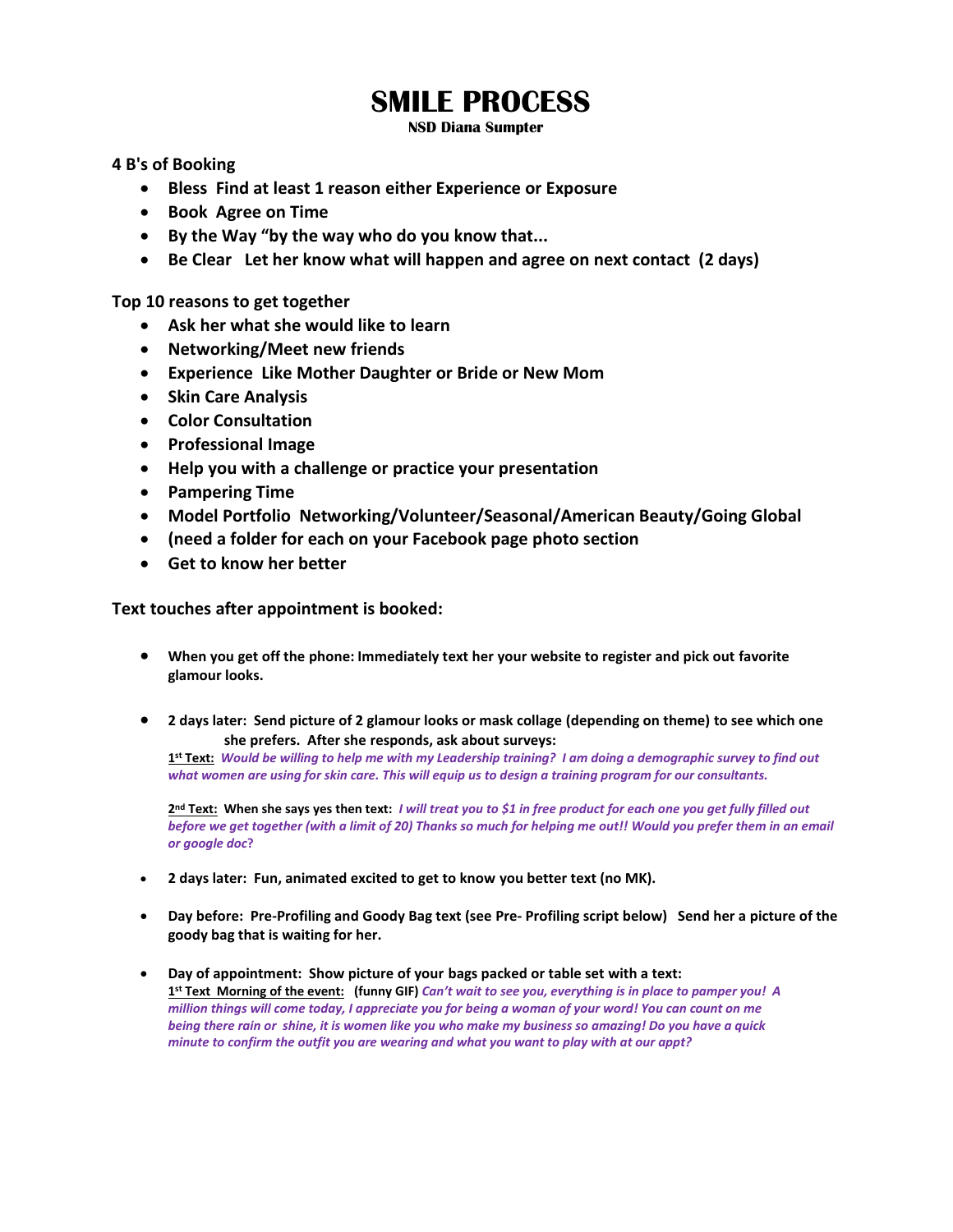#### **S – Survey Sizzle Checklist**

**Advance Thank you note with Surveys. Send personalized email or handwritten note thanking her for getting together with you for \_\_\_\_ reason (portfolio, opinion or pampering).** 

**\_\_\_\_\_, I have told all my MK girlfriends about you and they can't wait to see your \_\_\_\_ (best feature)!! I promise you will have so much fun and learn a ton about \_\_\_\_\_\_ !! I have enclosed some skin care surveys. Would be willing to help me with my Leadership training? I am doing a demographic survey to find out what women are using for skin care. This will equip us to design a training program for our consultants. I will treat you to \$1 in free product for each one you get fully filled out before we get together (with a limit of 20) Thanks so much for helping me out!! It is women like you who make this business so much fun!**

#### **M – Make a List**

**At your Beauty Sessions: We are going to play a little game so you can get some FREE product! Flip over your Create A Roll up Sheet. You will receive \$1 in free product towards any of the sets you purchase tonight, for every name, number and best feature you put down. When I call her, I will let her know you have treated her to a 45 minute pampering session, a virtual makeover and a free gift from you, all at no cost! First one who fills in all 10 lines will get 10 more tickets!** 

#### **I - Individual Consultation**

# (*Make sure they have their Profile Card and Create-a-Roll-Up sheet with them*)

*1. "Did you have fun? What was your favorite part?"*

*2. "Do you love the way your skin feels?"* **(***Smile, nod and rub your cheek***)**

*3. "I see you marked \_\_\_\_\_\_\_sets. How can I help you treat yourself to one of these specials tonight?"*

*4. "The next thing we need to do is set up your 2ND APPOINTMENT. Which of the themed beauty session excited you the most?* 

*Pause for her answer***.** *What products are you the most excited to experience when we get together?" Pause for her answer. Great, which of these time slots works best for you? Hand her a Microderm sample as a present and reminder.*

**5.** *"\_\_\_" I am so excited we are getting together on (date) for your \_\_\_2nd APPOINTMENT! If I could show you how to get up to \$100 in free product, would you like to hear more?"* 

*Hand her a Hostess Packet and quickly run through the Cover page:* 

**2 pages skin care surveys** 

**2 pages outside orders** 

**Cover sheet**

**6. "You know I want to work with you, right? You are (***sincere* **compliment) and I think you would be a great addition to our family…Now, you may not want to work with me and that is OK. Is there any reason why we could not get your starter kit ordered tonight, it is only a \$100 investment? (***Pause and wait for her response***)** 

*If yes, have her fill out her agreement on line and call your Director!*

*If she has concerns but not a definite no: "Great! What about Mary Kay intrigues you?"* **(***Do not overcome objections at this point; just acknowledge that they are legitimate concerns?***)**

*"Can I give you some food for thought? When I drop off the rest of your product tomorrow, could we take a few minutes to do a Dream Session? We can talk more about your DREAM LIFE and see if Mary Kay could support any part of making it your REAL LIFE! This may not be for you now, however, you would have enough information to make an informed decision! You would be under no obligation"* 

*Hand her Team Building packet***: Company Brochure, Agreement and 6 Avenues of Income Sheet. Have her listen to the pre-recorded marketing video:** 

> **Diana's Video: Mary Kay Story Video:<https://youtu.be/tlqEkebT4Nk> Google Doc to fill in after watching the video:<https://goo.gl/9cPBD7>**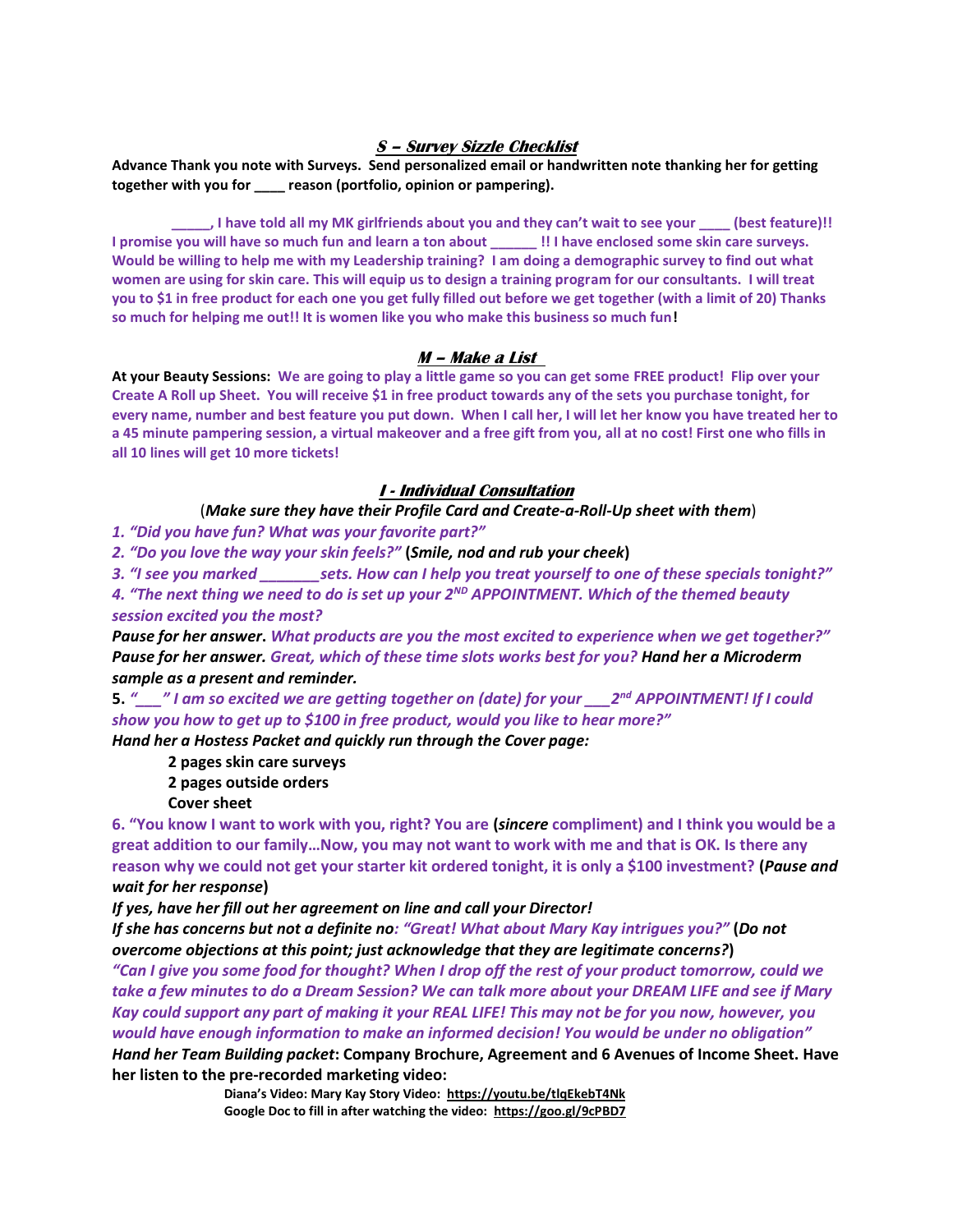### **L – List of People**

**Pick the surveys up two days later and get her guest list. Create a folder for each Hostess, with her Surveys prior to appointment, guest list, and surveys from Hostess Program, Name Game List and her Create a Roll up Sheet. You will use them to help her find her people to join her at her 2ND APPOINTMENT. After her 2ND APPOINTMENT, they go in my spiral so I can book individually.** 

#### **Pre-Profiling Questions on the Phone**

*1. Have you ever tried Mary Kay?*

*2. What are you currently using to wash your skin? What do you like about that product?*

*3. How would you describe your skin, dry, combination or oily?*

*4. What would you would like to learn or try at your pampering session?*

*5. The class will start at \_\_\_\_, will time be a problem?* 

*6. I have found that women enjoy their pampering much more without children, will baby-sitting be a problem?* 

*Can't wait to meet you in person, \_\_\_\_ has told me so many wonderful things about you. We will have a great time!*

**When you are calling her guest list and someone cannot make it to the party, you can say** *"\_\_\_\_, I totally understand, can I ask you for a favor? Great! \_\_\_\_\_ (hostess) needs at least 3 people to attend to max out on her free product. Would there be any reason why you and I could not get together this week? I would give \_\_\_\_ the credit and will have a gift for you as well. It only takes about 45 minutes and we can do it at your convenience. I know \_\_\_\_\_ would appreciate your help."* 

#### **Pre-Profiling Questions via Text**

**If you cannot get on the phone here is a series of 4 texts to send the day before the event: 1 st text:** 

*Hello \_\_\_\_\_\_ this is \_\_\_\_\_\_\_ with Mary Kay! So excited to meet you tonight! I was wondering if you would like your swag bag filled with body care or skin care?*

#### **2 nd text after she responds:**

*Great! We will get your swag bag put together! So appreciate you supporting ---- she has told me so many wonderful things about you! I have a few quick questions so that I can customize your skin care, foundation and glamour needs tonight. Do you have a second to talk or would you rather me text them? Your time is very valuable to me and want to make sure you have a wow experience tonight!*

**3 rd Text: if she cannot talk on the phone: Send these 3 questions at the same time:** 

*1. What is been your experience with Mary Kay products?*

*2. What are you currently using to wash your skin and what do you like the best about that product?*

*3. What are you most excited to learn or try tonight?*

#### *After she answers her pre-profiling questions:*

*The class will start at \_\_\_\_, will time be a problem? Also I have found that women enjoy their pampering much more without children, will baby-sitting be a problem?* 

**After she answers:** *Can't wait to meet you, it is women like you who make this so much fun!* 

*4 th Text Morning of the event: (funny GIF) Can't wait to see you, everything is in place to pamper you! A million things will come today, I appreciate you for being a woman of your word! You can count on me being there rain or shine, it is women like you who make my business so amazing! Do you have a quick minute to confirm the outfit you are wearing and what you want to play with at our appt?*